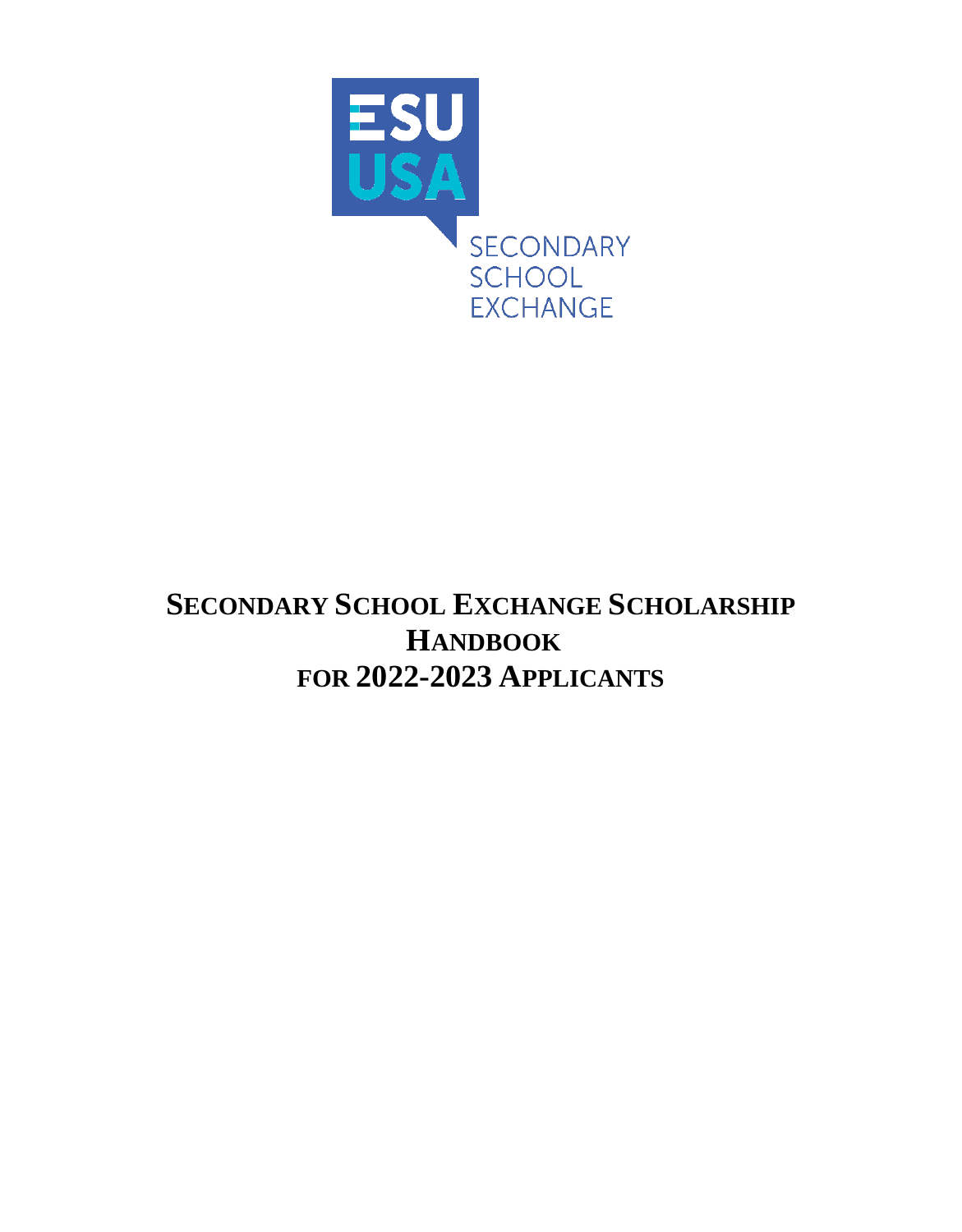| <b>Table of Contents</b><br>Page                                           |                                                  |                |  |
|----------------------------------------------------------------------------|--------------------------------------------------|----------------|--|
|                                                                            |                                                  | $\overline{2}$ |  |
|                                                                            |                                                  | $\overline{2}$ |  |
|                                                                            |                                                  | $\overline{2}$ |  |
|                                                                            |                                                  | $\overline{2}$ |  |
|                                                                            |                                                  | $\overline{c}$ |  |
|                                                                            |                                                  | $\overline{c}$ |  |
|                                                                            |                                                  | 3              |  |
|                                                                            | D. ESU                                           | 3              |  |
|                                                                            |                                                  |                |  |
|                                                                            |                                                  | 4              |  |
|                                                                            |                                                  | 4              |  |
|                                                                            |                                                  | 4              |  |
|                                                                            |                                                  | 4              |  |
|                                                                            |                                                  | $\overline{4}$ |  |
|                                                                            |                                                  | 4              |  |
|                                                                            |                                                  | 5              |  |
|                                                                            |                                                  | 5              |  |
|                                                                            |                                                  | 5              |  |
| Е.                                                                         |                                                  | 5              |  |
| F.                                                                         |                                                  | 5              |  |
|                                                                            |                                                  | 5              |  |
|                                                                            |                                                  | 5              |  |
| Section III – Program for International Students in the United States<br>6 |                                                  |                |  |
|                                                                            |                                                  | 6              |  |
|                                                                            |                                                  | 6              |  |
|                                                                            |                                                  | 6              |  |
|                                                                            |                                                  | 6              |  |
| Е.                                                                         |                                                  | 6              |  |
| F.                                                                         |                                                  | 7              |  |
|                                                                            |                                                  | 7              |  |
|                                                                            |                                                  | 7              |  |
| <b>Appendices</b>                                                          |                                                  |                |  |
| I.                                                                         |                                                  | 8              |  |
| Π.                                                                         |                                                  | 9              |  |
| Ш.                                                                         |                                                  | 10             |  |
| IV.                                                                        |                                                  | $11 - 12$      |  |
| V.                                                                         | Secondary School Exchange Guide to Program Costs | 13             |  |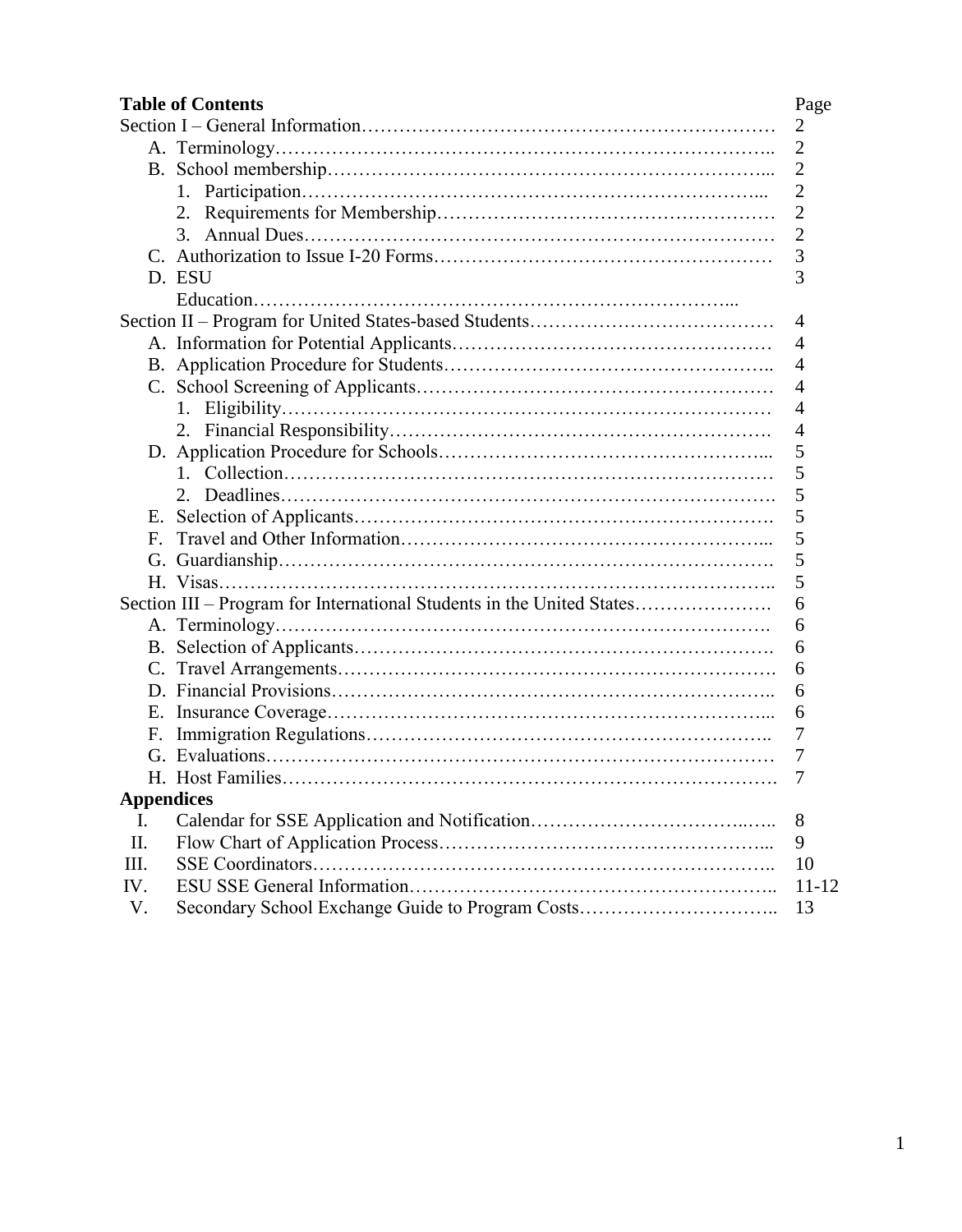#### Section I - General Information

A. Founded in 1920, the **English-Speaking Union of the United States** is a national membership organization with more than 4,000 members organized in 65 Branches across the country. ESU members and volunteers are the pillars of our educational and cultural programs as they work in their local communities to carry the ESU mission forward.

For 100 years, the ESU educational and cultural programs have enriched the lives of American students, teachers, English language learners and ESU members. The English-Speaking Union employs English as a shared language to foster global understanding and goodwill by providing educational and cultural programs for students, educators, English language learners, new immigrants and members

The Secondary School Exchange (SSE) has a rich history dating back to 1928 when the International Schoolboy Fellowship was begun to bring British boys to the United States. Since 1936 there has been a reciprocal exchange of boys from participating American independent secondary schools and British schools. The Isabel Carden Griffin Exchange was established in 1955 as a memorial to the wife of a former President of the ESU, making the opportunity available to girls. To date, more than 2,000 American and British students have been able to live and study in the opposite country through the SSE program.

# B. **Terminology**

The ESU Secondary School Exchange Committee is comprised of ESU staff that handles the applications and administrative support, SSE school representatives and SSE alumni.

# C. **School Membership**

## 1. Participation

Schools wishing to participate in the exchange are asked to write to the ESU SSE Committee member of their region, or to the Education Department of ESU at [sse@esuus.org.](../2018-2019/2018-2019%20Applications/Application%20Forms%20and%20Checklists/Final/sse@esuus.org)

# 2. Requirements for Membership

Each participating boarding school will provide tuition, board, normal fees and all required expenses per semester/term for one British student selected by the Committees of the ESU at the following specified intervals unless exempted by the US ESU SSE Committee.

Each participating day school will provide tuition, normal fees and all required expenses for one British student selected by the ESU Committees according to the schedule given above for boarding schools. In addition, day schools will arrange for their British student to live with a host family.

Schools are expected to offer the required number of places, However, as the pool of applicants fluctuates, there will not always be a sufficient number of applications to fill all openings with qualified candidates.

#### 3. Annual Dues

Each participating school will pay annual membership dues of \$250, invoiced each fall.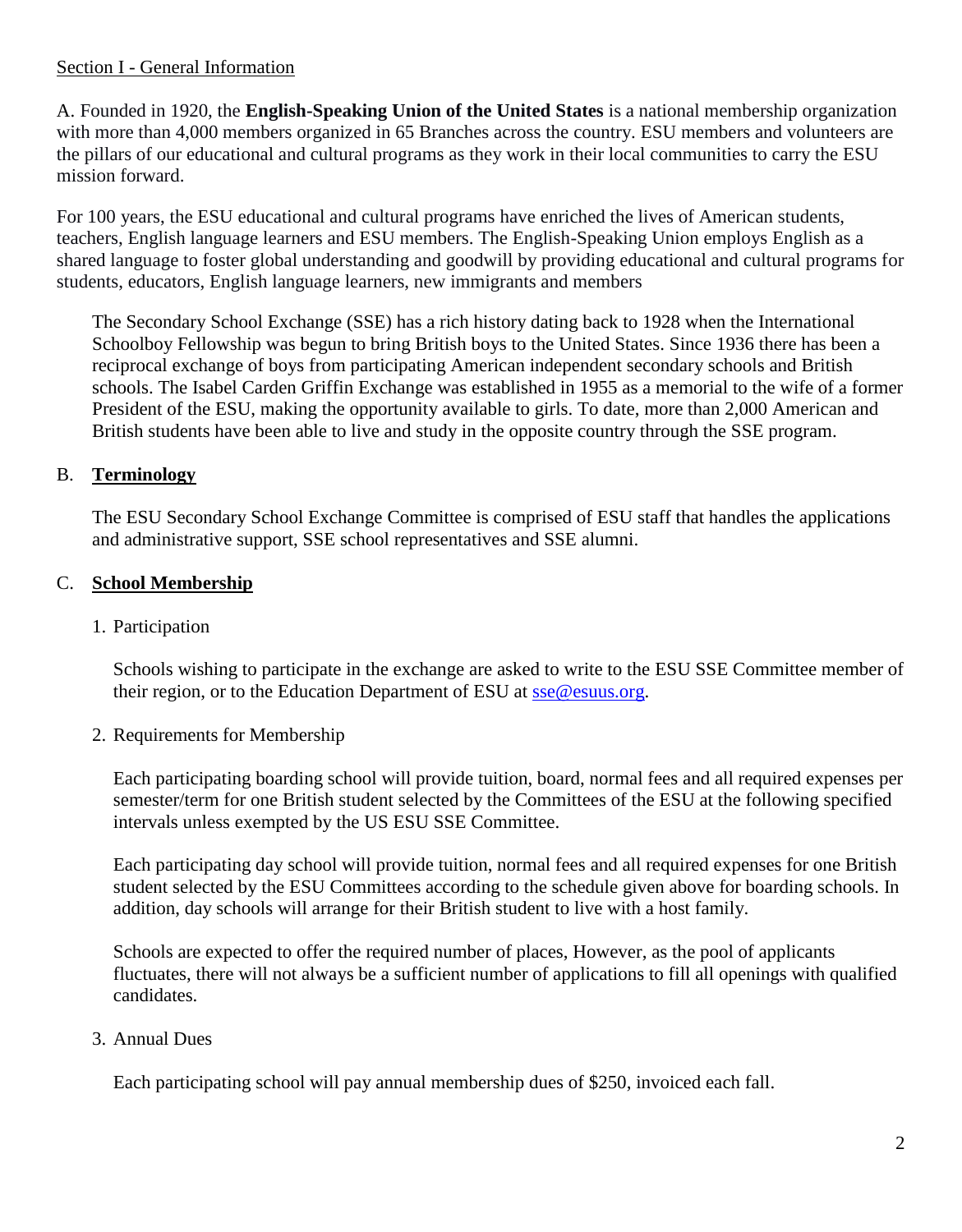#### D. **Authorization to Issue I-20 Forms**

All schools must complete I-20s online through SEVP (Student and Exchange Visitor Program) (school must be registered with SEVP to issue I-20s). The SEVP procedure is a step-by-step process which is selfexplanatory online. It is important to print the I-20 and send it to the student as they will need a printed and signed I-20 to take to the American Embassy. They should also keep the I-20 with them throughout their time in the US.

### E. **ESU Education**

Member schools are encouraged to form a relationship with ESU Education. This vibrant volunteer community coordinates local high school ESU National Shakespeare Competitions, organizes international travel-study opportunities, sponsors teacher scholarships, and other educational programs.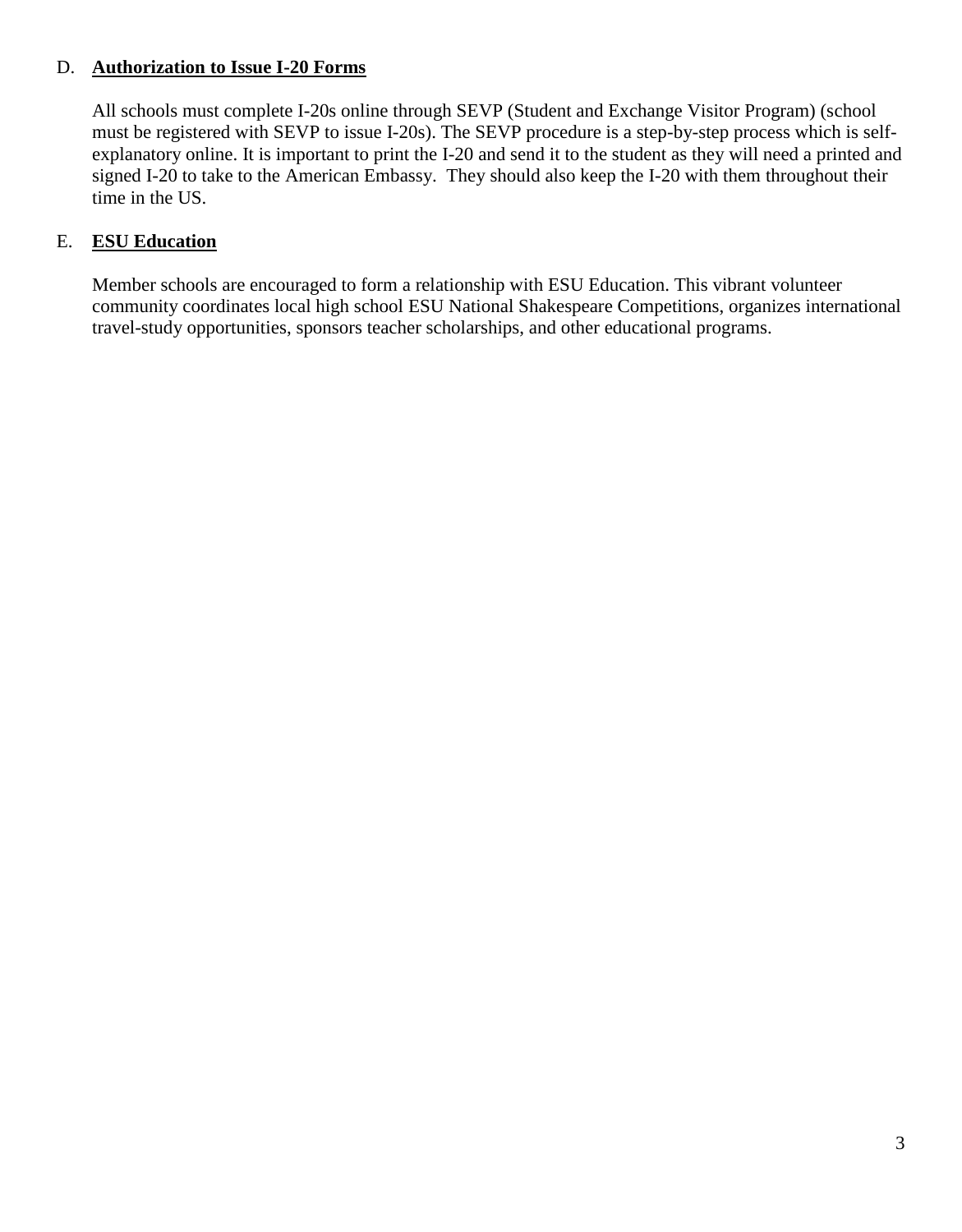#### A. **Information for Potential Applicants**

Please refer to the general information pages located in Appendix IV. It is essential to provide both parents and students with the Guide to Program Costs.

In addition, schools are encouraged to refer interested students to school alumni who have participated in the SSE program.

### B. **Application Procedure for Students**

- 1. Students obtain application forms from their school or they can be downloaded from ESU's website: [www.esuus.org.](../2018-2019/2018-2019%20Applications/Application%20Forms%20and%20Checklists/Final/www.esuus.org) The application consists of four parts: student application, parent/guardian application, school form (to be completed by head of school, college counselor, or academic advisor), and medical form. The completed application packet must be accompanied by a check for the application fee (\$100, payable to The English-Speaking Union of the United States).
- 2. The student should submit the complete application (with the exception of the *School Form*), plus a check for the application fee directly to the ESU. Checks should be mailed to the ESU – English in Action (144 East 39<sup>th</sup> Street, New York, NY 10016). It is the student's responsibility to ensure all components of their application are at the ESU or en route by the national deadline (**January 21, 2019**). (If any materials will be delayed, notify the ESU as soon as possible.)

### C. **School Screening of Applicants**

1. Eligibility

The program is designed to provide the opportunity for American students to spend a post-high school gap year in a British school. Applicants need not be US citizens. However, command of the English language is necessary and the student must have been at the school for a minimum of one year prior to application.

It is expected that schools will not permit students to apply unless they are satisfied that they are wellqualified for a scholarship and prepared for the kind of experience offered by the exchange.

2. Financial Responsibility

Students and their parent(s)/guardian(s) are asked as a part of their applications to ensure sole responsibility for the cost of the year (outside of costs covered by the scholarship). Schools are also asked in their form to comment on the financial responsibility of the student and their family. It is important in fostering the relationships between the ESU and the British schools to be able to offer scholarships in the future that students and their families understand they are responsible for any debts incurred while attending school in the UK.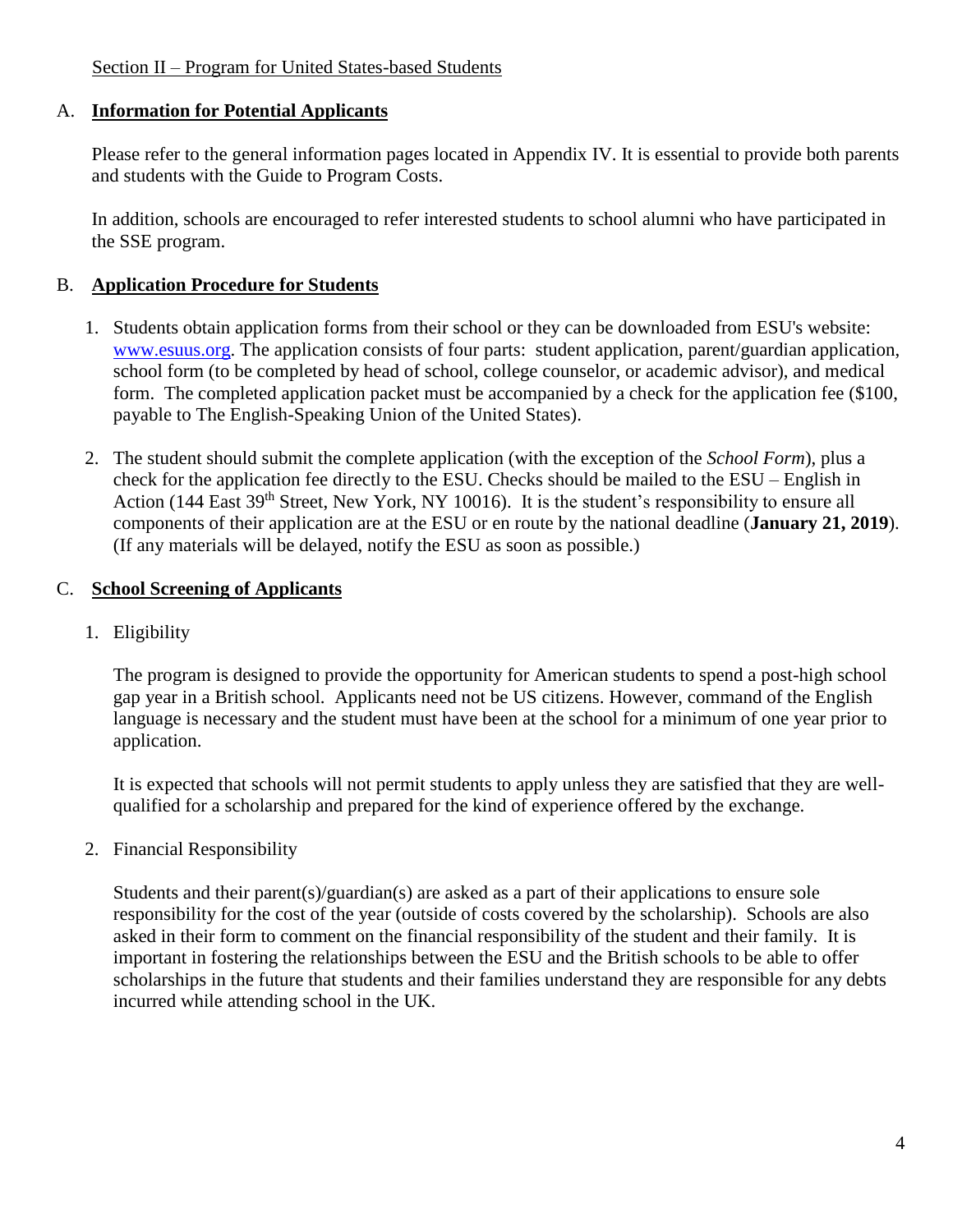### D. **Application Procedure**

Students should work with the SSE Coordinator at their school (see Appendix III) to develop and complete materials.

Students will submit their own applications directly to the ESU. Applications should be submitted with the application fees on/by **January 21, 2021,** Interviews will be conducted regionally or via Zoom in mid-February. Please refer to the Calendar of Application and Selection in Appendix I and Flow Chart of Selection Process in Appendix II.

## E. **Selection of Applicants**

- 1. The American ESU SSE Committee notifies applicants in March if they have been recommended to the UK as finalists or if they have been placed on a waitlist. Alternate candidates may indeed receive an award, either by the withdrawal of a finalist or because additional school places become available.
- 2. ESU Staff sends finalists' applications to the British ESU SSE Committee for further consideration. This is the last stage in the selection process. Because there are limited places available in the UK, the British SSE Committee tries to place each selected American finalist at the best school available to match their talents and skills.
- 3. The ESU Staff sends a letter announcing placements to the students in April with copies to parents and schools.
- 4. The ESU Staff also notifies students who have not been matched to a school of their status. These students should continue pursuing alternate post-secondary endeavors.

# F. **Travel and Other Information**

In addition to notification of placement, the students and/or their parents receive information from the ESU regarding student visas, orientation information and travel suggestions. Students should also be in contact with their British school upon placement to arrange travel and matriculation.

# G. **Guardianship**

Many British schools require international students to secure a UK-based guardian for the duration of their time at the British school. Students participating in the program should be aware of these requirements; scholars may be able to enlist family or friends in the UK to serve as a guardian if available. Otherwise, scholars may have to use the services of a guardianship agency, whose fees can be around \$1,000.

#### H. **Visas**

In order to study in the UK as an SSE Scholar, students will need to acquire a Tier 4 (general) student visa, unless they hold British or European citizenship (pending current UK Home Office restrictions). In 2018 the fees associated with acquiring a Tier 4 visa were around \$1,000. The ESU recommends the services of a visa expeditor who can help with the process, The ESU cannot answer any questions or handle student visa applications.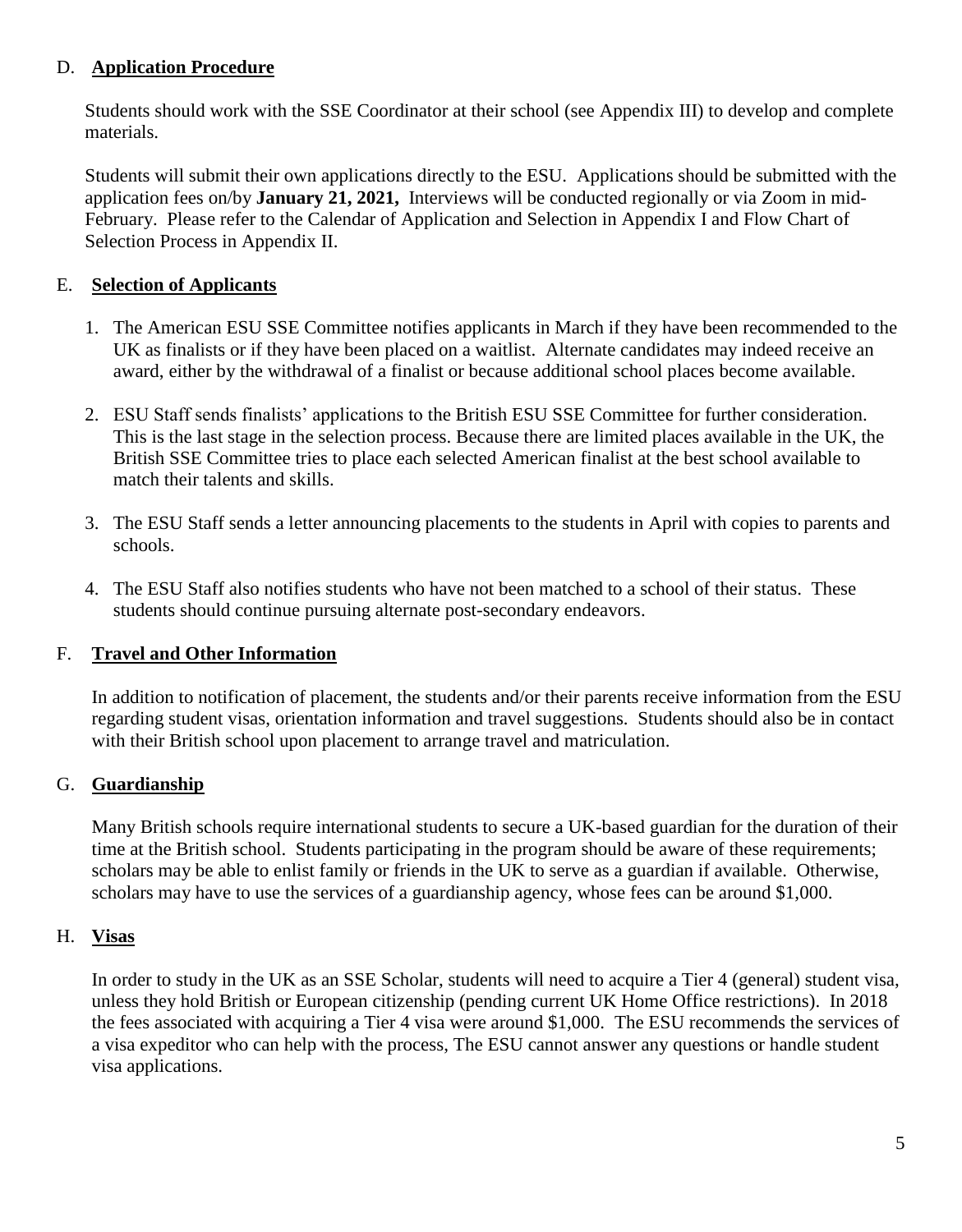# A. **Program**

British students may apply to spend a full year ("three-term;" September-June) or half-year ("two-term;" January-June, arriving following winter break) at an American school.

# B. **Selection of Applicants**

The international students are recommended by their schools and each applicant is interviewed by the British ESU SSE Committee.

The applications of international students who will spend a full academic year in the US are usually sent to the American ESU SSE Committee and subsequently their American schools in April of the previous academic year. The applications of half-year students are sent to their American schools in October/November, two months prior to arrival.

# C. **Travel Arrangements**

Because of varying start dates, students usually do not travel in groups, but will arrive on the date requested by the school.

# D. **Financial Provisions**

- 1. American boarding schools offer full scholarships including tuition, room, board and fees. American day schools or boarding schools accepting British students as day students offer a scholarship for tuition and fees and find an American family (or families) with whom the student will live.
- 2. If it is not feasible for one family to host an international student during their entire stay, it is acceptable for the student to be lodged with more than one family. Schools finding host families should strive for no more than three separate placements for the students; experience has shown that more than three moves tend to be disruptive and unsettling for the British students. Please see the following Section H for more information.
- 3. The parent(s)/guardian(s) of international students are responsible for transatlantic and domestic transportation, incidental expenses and support during vacations.

# E. **Insurance Coverage**

All foreign students are required to obtain sickness and accident insurance for the entire period of their stay in the US before they depart their country.

In order to accept a SSE scholarship placement, all foreign students and their families must agree to the American host school's insurance requirements including purchasing the school's health insurance plan, if required. Health insurance must be purchased no later than one month prior to the start of school and copies of the policy sent directly to the school.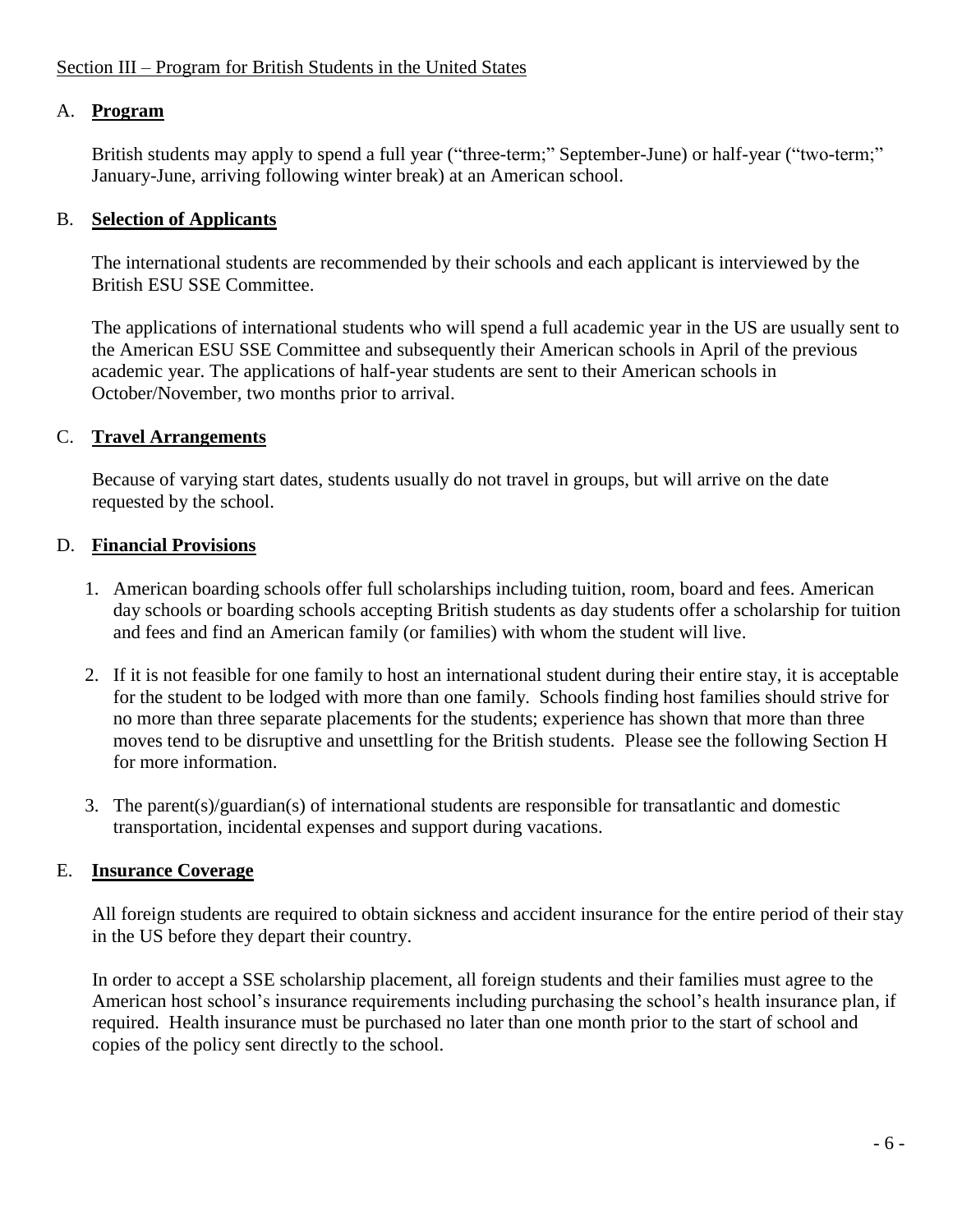#### F. **Immigration Regulations**

Students are required to follow the rules outlined on their visa and, where applicable, by the international coordinator at their American school.

Students who successfully complete the program have 60 days after the date of graduation to remain in the US before they must return to their country. If a student wishes to stay in US beyond the 60-day period, they must request a change of status and obtain another class of visa.

Any student who withdraws early from the program is required to notify the ESU in writing and return home immediately. Schools are also asked to inform the ESU in writing of any early withdrawal.

Any student who is asked by their school to leave early must depart the country within 48 hours.

# G. **Student Welfare**

- 1. Schools are asked to contact the ESU as soon as possible if the student is experiencing significant academic and/or emotional difficulties during the course of the year.
- 2. If a student departs the school early for whatever reason, the student and the school should notify the ESU immediately.

### H. **Host Families**

It is the responsibility of the host school to find adequate accommodations for the visiting scholar in their school community. Schools should strive for no more than three separate placements for the students. Host families are expected to welcome the visiting student in to their home as any other family member, providing the appropriate emotional support, in addition to the basic three meals a day, transportation to and from school, and a room with a bed (not convertible or inflatable). Rooms may be shared with family members of the same gender so long as they are approximately the same age as the student.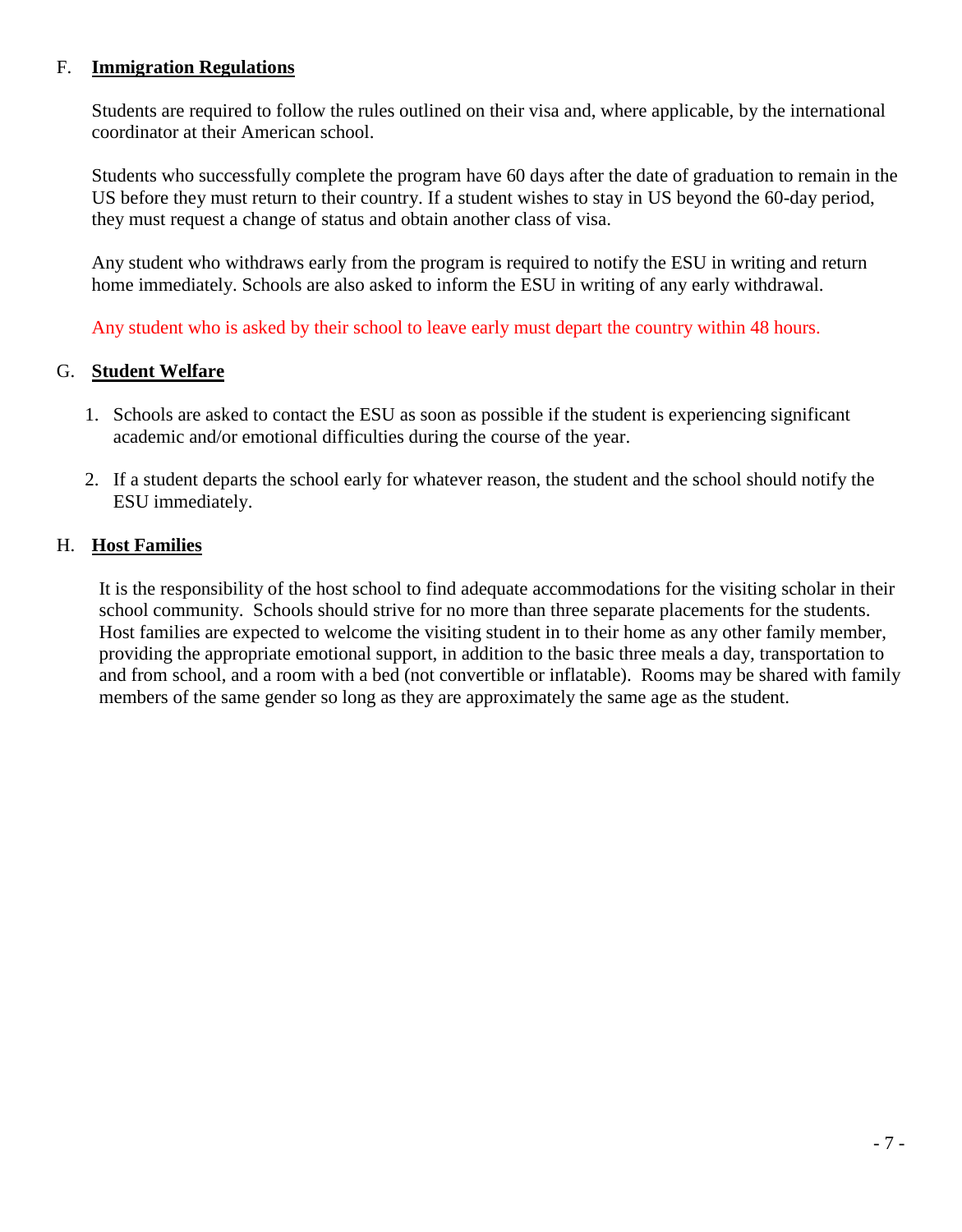# **Appendices**

# Appendix I – Calendar for SSE Application and Notification

*For SSE Scholarships for the 2022/2023 Academic Year in the UK*

| August/September 2021 | ESU sends application forms and information on program to school SSE<br>Coordinators. All materials are posted on ESU website. |
|-----------------------|--------------------------------------------------------------------------------------------------------------------------------|
| December 2021         | ESU sends interview materials to Regional Chairs.                                                                              |
| January 14, 2022      | Deadline for completed SSE applications to be submitted to school SSE<br>Coordinator and onto the ESU.                         |
|                       | ESU sends applications to appropriate Regional Chairs.                                                                         |
| February 1-10, 2022   | Regional interviews (conducted in-person or digitally).                                                                        |
| February 22, 2022     | Date for Regional Chairs to submit evaluations and ratings to ESU SSE<br>Committee.                                            |
| By early March, 2022  | ESU notifies finalists, alternate candidates, their schools, and families of<br>their status.                                  |
| Mid-April 2022        | ESU notifies successful students of placement in a British school.                                                             |
| May 1, 2022           | \$2,000 non-refundable administrative program fee is due to ESU National<br>upon receipt of invoice.                           |
| Summer 2022           | Obtain student visa and plane tickets. SSE Orientation in New York City.                                                       |
| September 2022        | School starts in the United Kingdom.                                                                                           |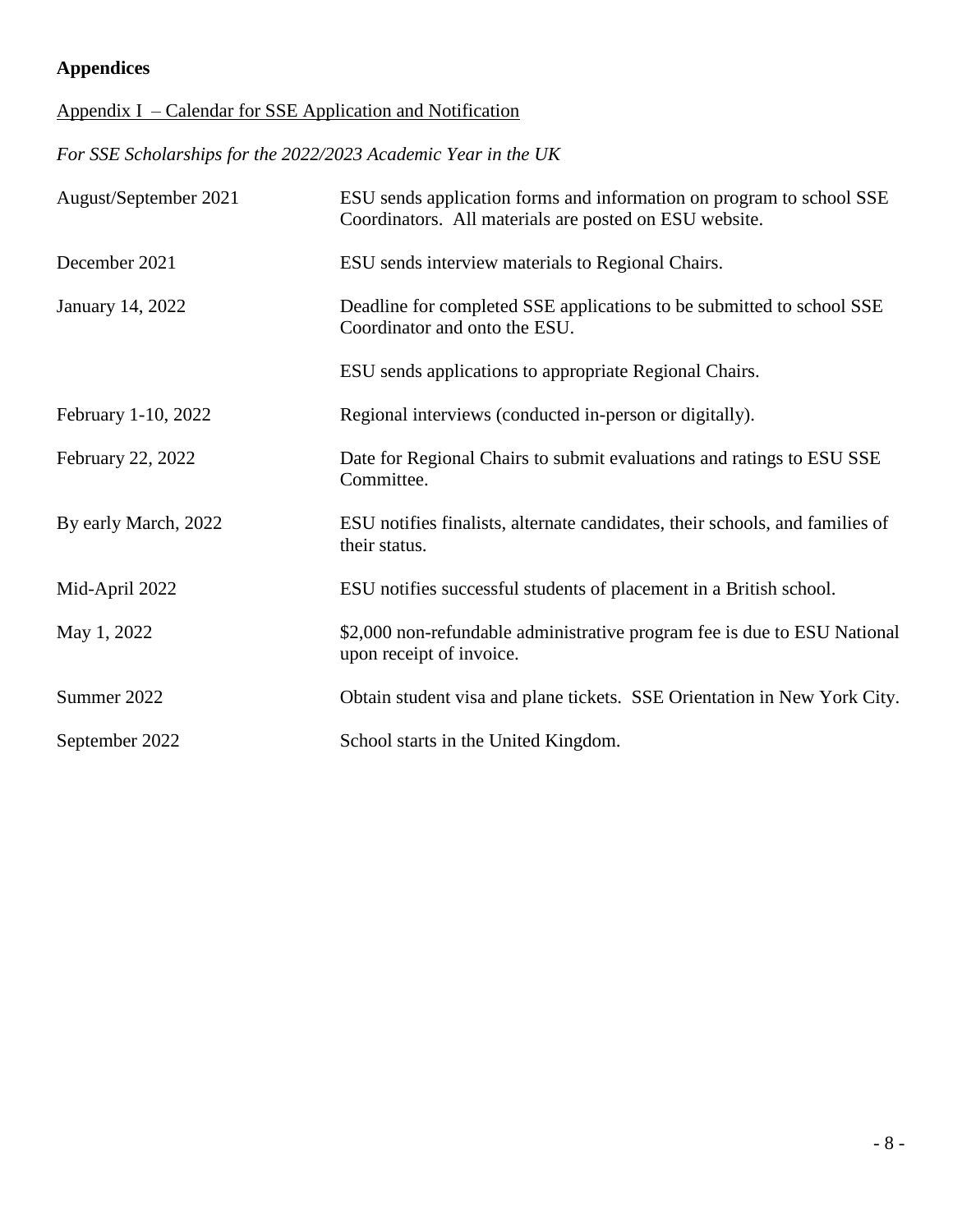#### Appendix II – Flow Chart of Application Process

- **1.** Student completes application and submits directly to the ESU by **January 14, 2022**.
	- Student Application
	- Parent/Guardian Application
	- School Form (to be sent directly to the ESU by the referrer)
	- Medical Form
	- \$100 Application Fee (check)
- **2.** ESU forwards applications to SSE Committee Regional Chairs.
- **3.** Regional Chairs conduct interviews **February 1-10, 2022** (individual dates to be set).
- **4.** Regional Chairs submit interview evaluations to ESU Staff/SSE Committee by **February 22, 2022.**
- **5.** American ESU SSE Committee selects finalists, who are notified by March 1, 2022 of their status.
- **6.** British ESU SSE Committee places American students at schools in the UK.
- **7.** Finalists are notified of their school placements in the UK in mid-April.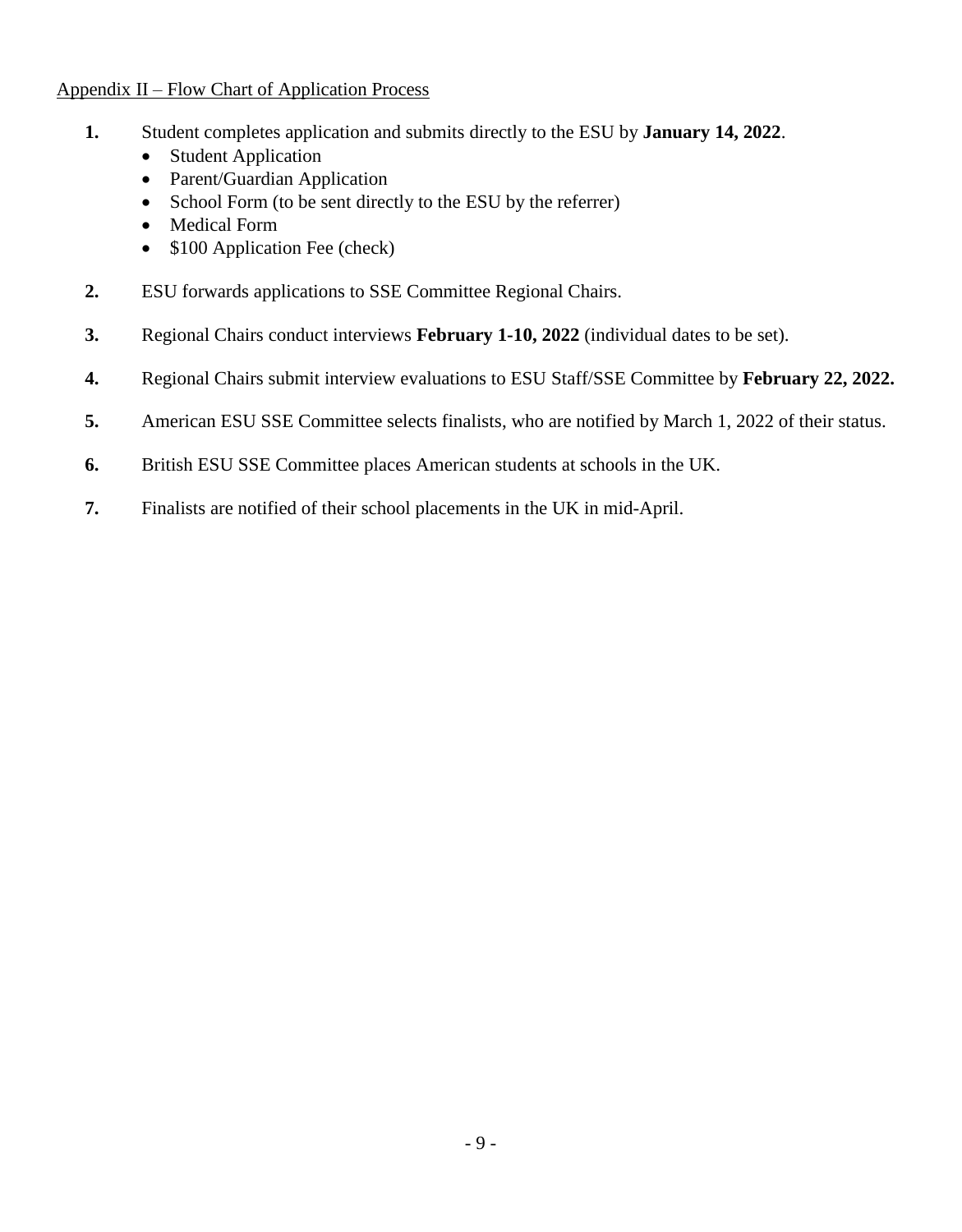## Appendix III – SSE Coordinators

| <b>School</b>                  | <b>Coordinators</b> for outgoing students                     |
|--------------------------------|---------------------------------------------------------------|
| <b>Avon Old Farms</b>          | Arthur Custer, Director of Curriculum Development and         |
| Avon, CT                       | <b>Instruction Kenneth LaRocque, Headmaster</b>               |
| <b>Culver Academies</b>        | <b>Stephanie Hall, Associate Director of College Advising</b> |
| Culver, IN                     |                                                               |
| Emma Willard School            | <b>Kent Jones, Director of College Counseling</b>             |
| Troy, NY                       |                                                               |
| <b>Ethel Walker School</b>     | Clarissa Basch, Director of College Counseling                |
| Simsbury, CT                   |                                                               |
| The Governor's Academy         | Mike Kinnealey, Director of Admission                         |
| Byfield, MA                    |                                                               |
| <b>Hutchison School</b>        | Katy Nair, Upper School Assistant Head                        |
| Memphis, TN                    | <b>Kristen Ring, Head of School</b>                           |
| <b>Kent School</b>             | <b>Shawn Rousseau, Director of College Counseling</b>         |
| Kent, CT                       | <b>Richardson Schell</b> , Headmaster                         |
| Lawrenceville School           | <b>Chris Cull</b> , Director of Theater                       |
| Lawrenceville, NJ              |                                                               |
| Rabun Gap-Nacooche School      | David Landis, Associate Head for Academic Affairs             |
| Rabun Gap, GA                  |                                                               |
| <b>Ravenscroft School</b>      | David Kates, Director of International Education              |
| Raleigh, NC                    |                                                               |
| The Stony Brook School         | <b>Christine Loo</b> , Director of College Counseling         |
| <b>Stony Brook, NY</b>         |                                                               |
| <b>Westminster School</b>      | <b>Kimberly Pope, Associate Director of Admissions</b>        |
| Simsbury, CT                   |                                                               |
| <b>Western Reserve Academy</b> | <b>Chris Burner</b> , Head of School                          |
| Hudson, OH                     | <b>Eugene Thomas, SSE Alum</b>                                |
| <b>Woodberry Forest School</b> | <b>Robert Kendall</b> , History Department                    |
| Woodberry, VA                  |                                                               |

*Personnel at schools are always subject to change; if you are unsure of who to contact at your school, email*  sse@esuus.org.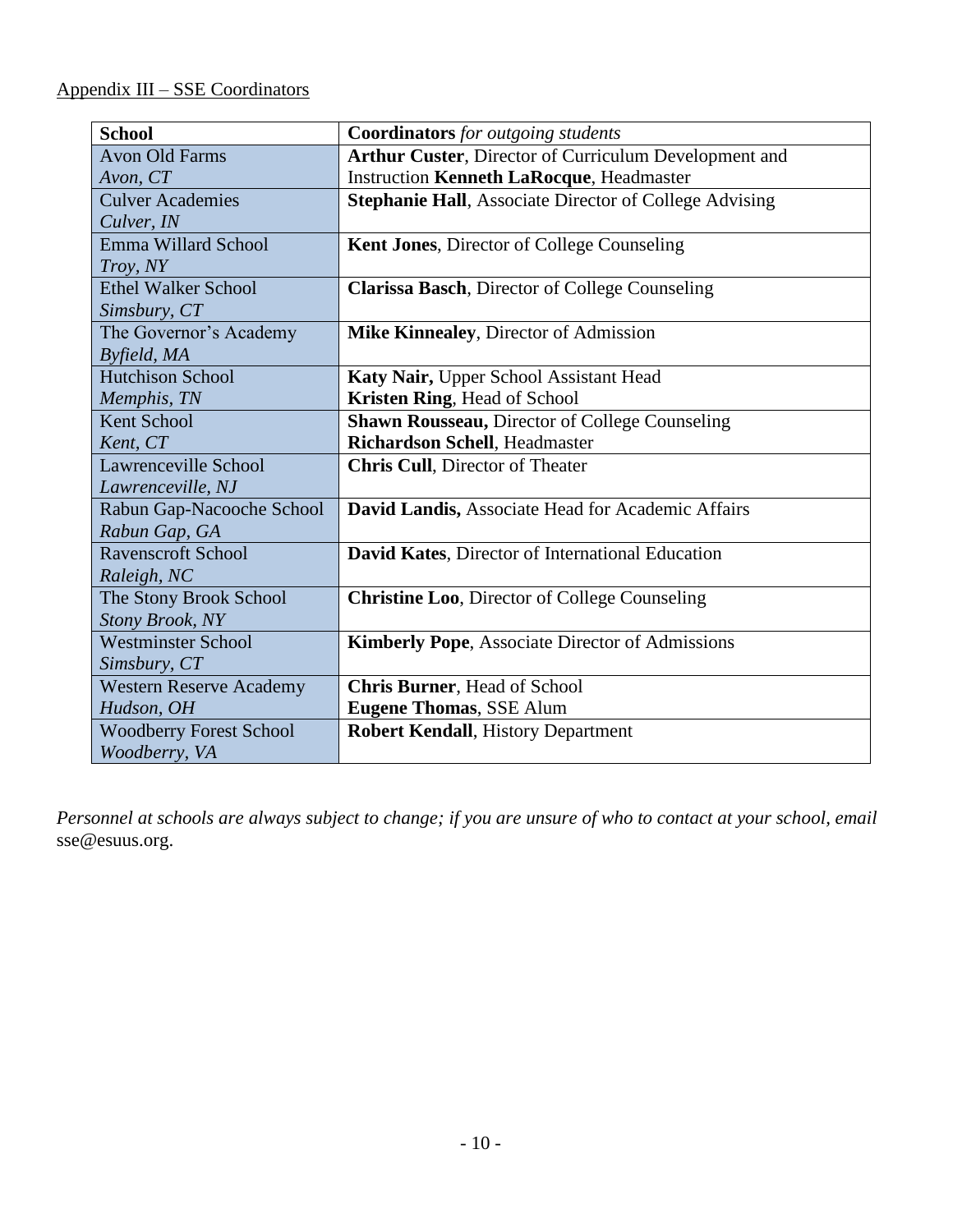# Appendix IV – The English-Speaking Union Secondary School Exchange General Information

## **Eligibility**

The program is designed to provide the opportunity for American students to spend a post high school year in a British secondary school.

- 1. Applicants must attend schools that participate in the Exchange.
- 2. Applicants must demonstrate a genuine interest in studying for a year at a British school.
- 3. Applicants must have a strong academic record and must be accepted to a college/university prior to embarking on the exchange.
- 4. Applicants should have good physical and mental health, emotional stability, and adaptability.

#### **Application Procedure, Selection, and Notification**

Candidates must apply through their schools. Application forms are available online in September and the student submits their application directly to the ESU.

The ESU then shares applications with Regional Chairs, who will interview applicants in February in person, via phone, or via Skype. Once selections are made at the American ESU SSE Committee meeting in March, applicants will be notified of the status of their application.

Successful candidates are assigned to British schools by the British ESU SSE Committee based on their knowledge of the schools and the recommendations of the American ESU SSE Committee to achieve the best possible placement for each student. Scholars are usually notified of their placement by the ESU in April.

#### **Fees**

An ESU application fee of \$100 must accompany each application. In addition, a non-refundable administrative program fee of \$2,000 must be submitted by each candidate who accepts a scholarship.

Students should be prepared to pay any visa fees imposed by the UK government, which in 2018 amounted to approximately \$1,000. The ESU also **strongly** recommends the use of a visa expeditor.

Please be aware that some British schools require international students to arrange for a UK-based guardian. Schools may work with guardian agencies; there may be fees (potentially \$1,000+) associated with obtaining these required services.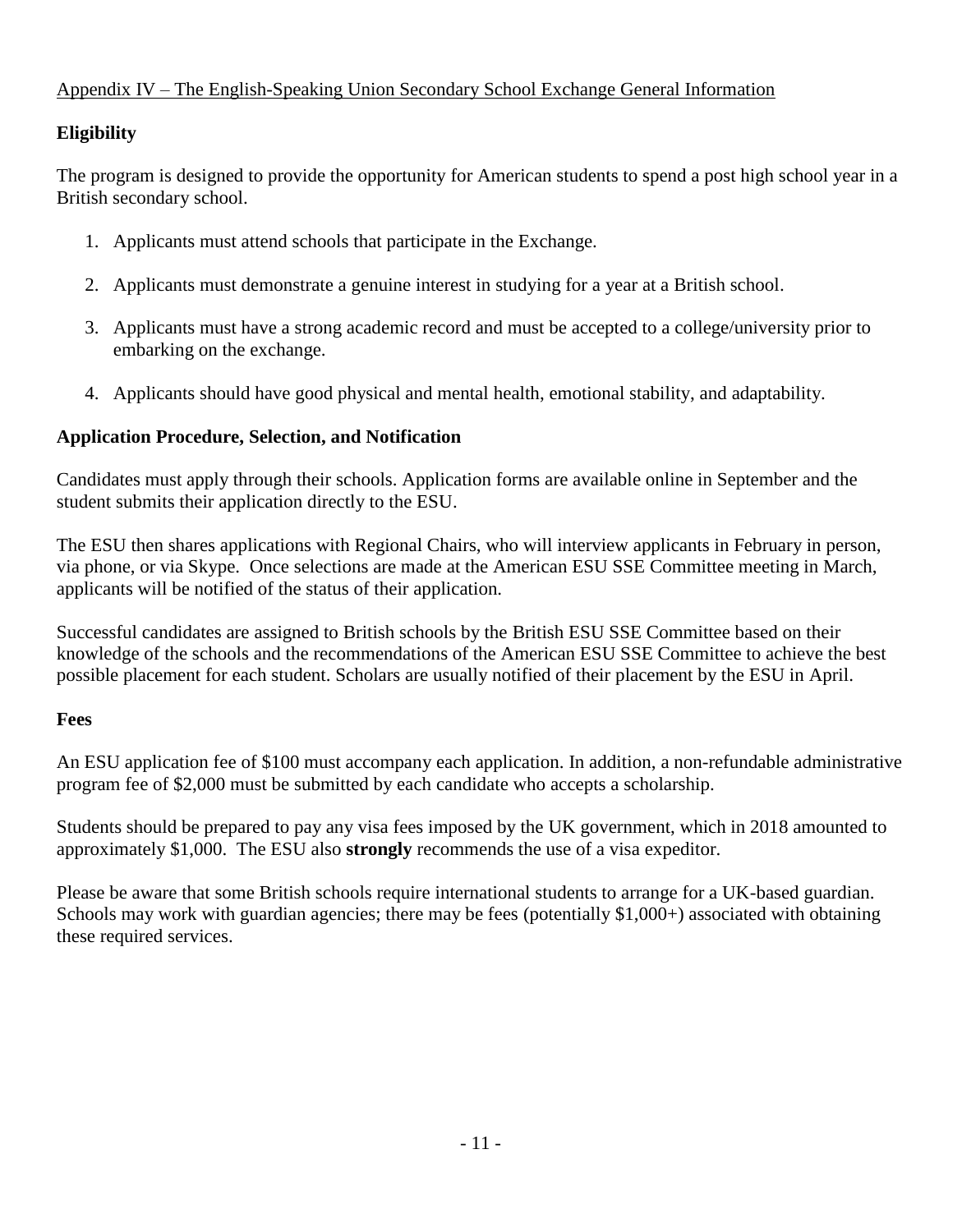## **Terms of Award**

Successful candidates must accept the placement at a British school arranged by the American and British ESU SSE Committees. They must be prepared to take a full course of study, to abide by all rules and regulations of the host school, complete A-level or IB examinations as required by their schools, and remain until the end of the term in July. Some British schools may not require the American SSE students to complete A-level or IB examinations.

Any student who leaves their British school before the end of the academic year, for any reason, must return immediately to the United States. Students are expected to return to the US at the conclusion of their exchange and to attend college or university the following autumn.

#### **Financial Provisions**

British boarding schools provide tuition, room, and board. The parent(s)/guardian(s) of American candidates are responsible for transatlantic transportation, incidental expenses, and support during school vacations. It is estimated that a minimum of \$8,000 is needed to cover these expenses. British schools may require UK-based guardians for international students; parent(s)/guardian(s) are expected to cover these costs as they are not necessarily covered by the SSE scholarship.

The British National Health Service (NHS) is available to students attending a full year program. Parents may want to provide insurance for private treatment of illness or injury which would also cover the student en route to/from the UK and during any possible vacation travel outside the UK.